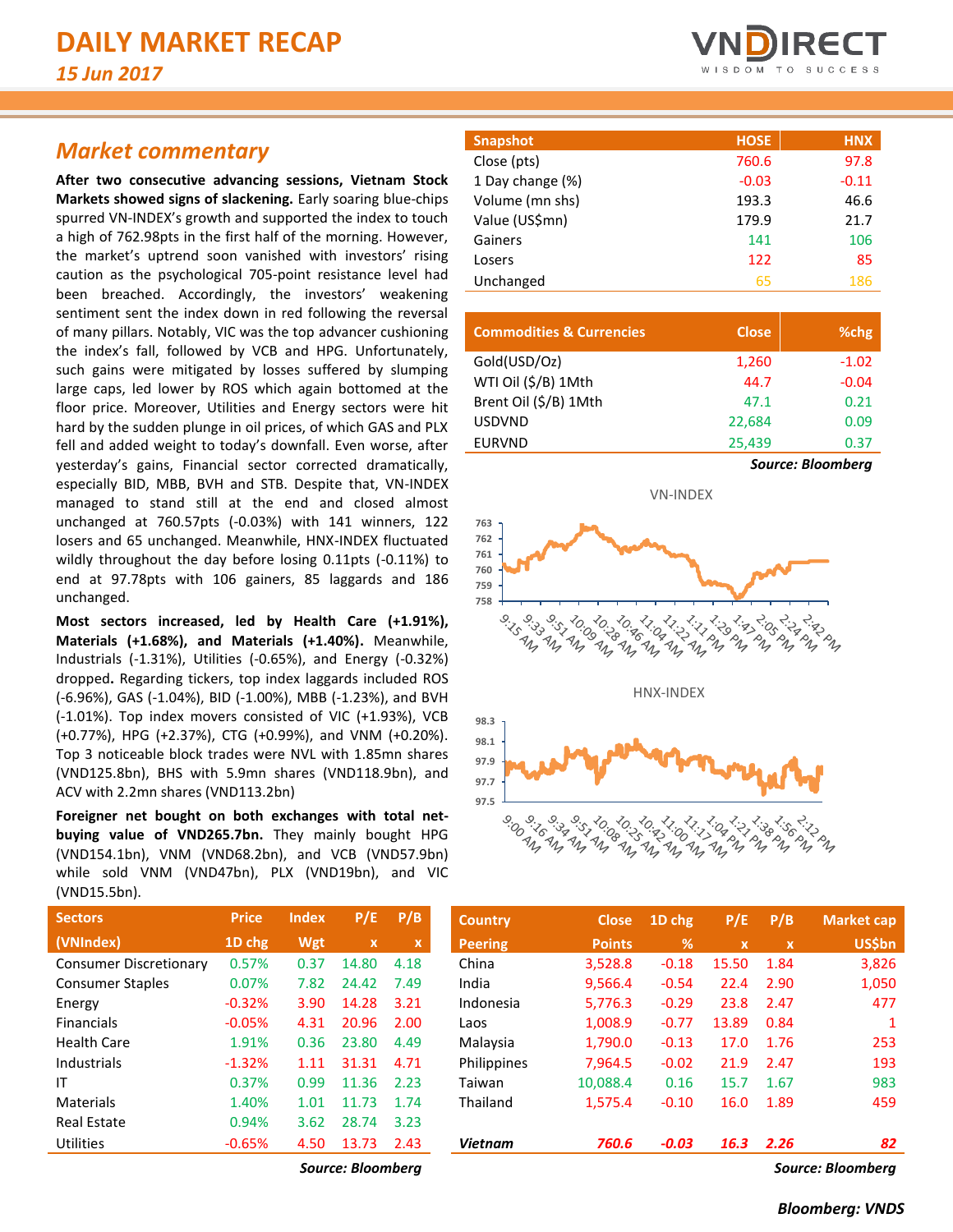

### **Market News**

**Oil traded near the lowest closing level in seven months as U.S. gasoline supplies unexpectedly rose for a second week.** Futures were little changed in New York after slumping 3.7% on Wednesday, the first drop in four sessions. Motor-fuel stockpiles expanded by 2.1mn barrels last week, the Energy Information Administration reported. Most analysts surveyed by Bloomberg had forecast a decline. Crude output climbed while nationwide inventories fell less than predicted. *(Bloomberg)*

**Brazil's House will analyze Vietnam coffee import suspension bill.** Brazil Lower House's Constitution and Justice Committee, known as CCJ, approved the bill on Jun 07, according to Camara Noticias and the bill will now be sent to House floor's analysis. Brazil Trade Minister said on May 09 that the government has approved green coffee imports from Vietnam, via drawback, of 353.6 tons. *(Bloomberg)*

#### **Corporate News**

**KIDO Group (KDC VN) - shareholder's activity:** BoD member Tran Quoc Nguyen - brother of Chairman Tran Kim Thanh - purchased 100,000 KDC shares out of 300,000 shares registered from May 25 to Jun 16 due to unfavorable market conditions. After the transaction, Mr. Nguyen lifted his holding in KDC to 655,707 shares. *(Vietstock.vn)*

**An Phat Plastic and Green Environment JSC (AAA VN) - warrant exercise:** AAA will issue 585,000 new shares at the price of VND11,500/share to exercise the second tranche of warrants (Tranche 2). Accordingly, Jun 02 was the record date for exercising the Tranche 2 warrants, which were issued with bonds on Dec 04, 2015. Thus, the company's chartered capital will be raised to VND592.5bn after the issuance. *(Hsx.vn)*

**Hoang Anh Gia Lai JSC (HAG VN) – bond conversion:** HAG has registered to sell 23.3mn shares of Hoang Anh Gia Lai Agricultural JSC (HNG VN) from Jun 19 to Jul 18. If successful, HAG will reduce its stake in HNG from 520.4mn shares to over 497mn shares (64.8%). *(Cafef.vn)*

**Mobile World Investment Corporation (MWG VN) - shareholders' activities:** On Jun 14, Mekong Enterprise Fund II, Ltd completed its transfer of 3mn MWG shares to the following investors: Composite Capital Master Fund LP (2.5mn shares), Florida Retirement System (180,000 shares), Aberdeen Global Frontier Markets Equity Fund (150,000 shares), and Aberdeen Institutional Commingled Funds, LLC (170,000 shares). *(Vsd.vn)* 

**Vietnam Dairy Products JSC (VNM VN) - shareholder's activity:** F&N Dairy Investments Pte. Ltd., which relates to BoD member Lee Meng Tat, did not purchase any share out of 14,514,530 VNM shares registered from May 16 to Jun 14 due to unfavorable market condition. After that, the organization has continuously registered to buy 14,514,530 shares via order-matching and putthrough methods from Jun 19 to Jul 18. If successful, it will increase its stake from 232,747,708 shares (16.04%) to 247,262,238 shares (17.04%). *(Hsx.vn)*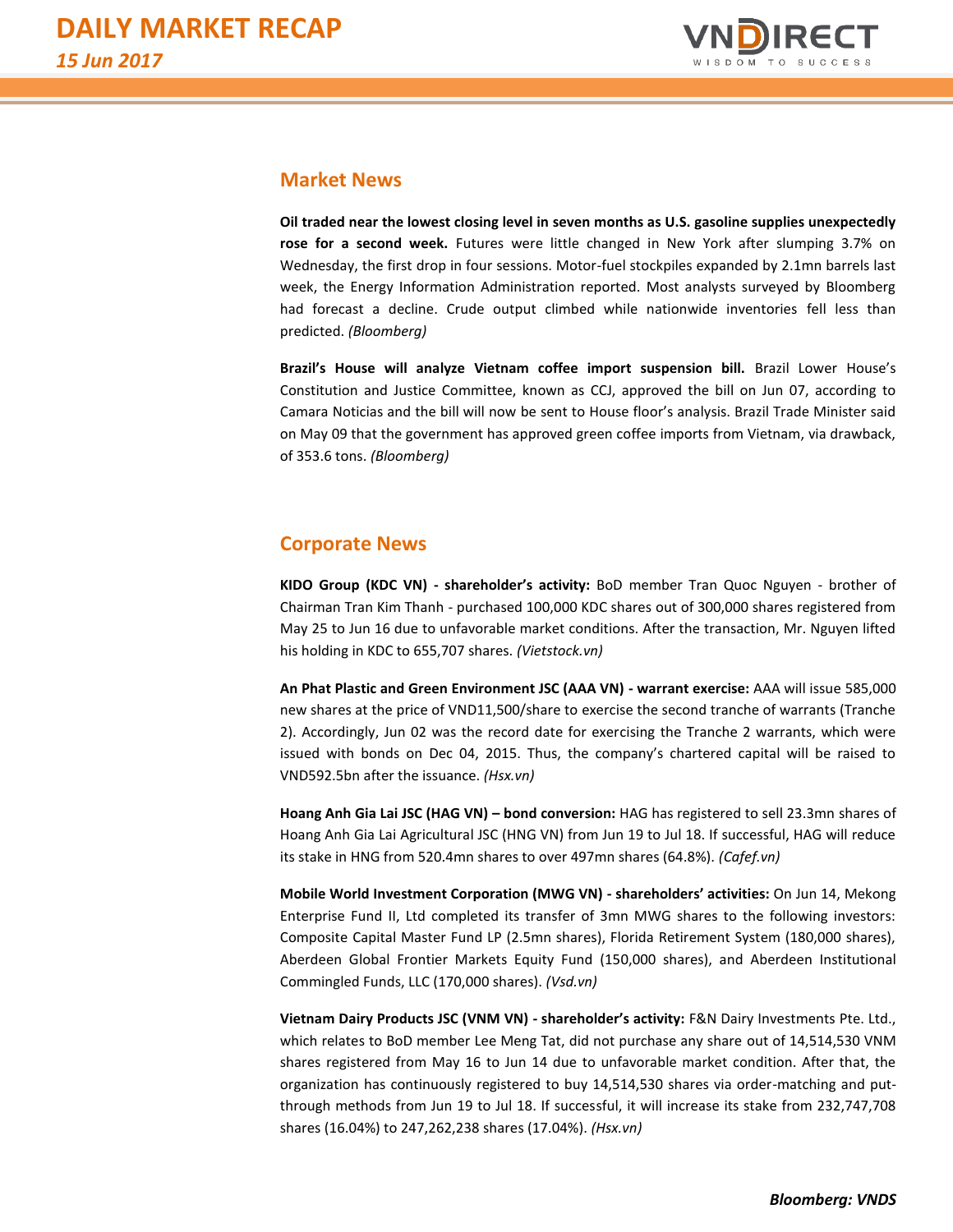

**An Phat Plastic and Green Environment JSC (AAA VN) - shareholder's activity:** BoD member cum Vice CEO Pham Hoang Viet divested his entire stake of 6,074,625 AAA shares (10.66%) via putthrough method from Jun 05 to Jun 14. *(Hsx.vn)*

**The Pan Group JSC (PAN VN) - tender offer:** On Jun 07, PAN sent a tender offer to purchase 1,121,670 shares of Bibica Corporation (BBC VN) at the price of VND112,800/share in order to raise its ownership in BBC from 43.73% to 51%. Today, BBC's BoD has announced that they agree with PAN's tender offer. *(Hsx.vn)* 

**NamKim Steel JSC (NKG VN) – 2017 EGM documents and ESOP issuance:** Jun 29 will be the exdate for participating in NKG's 2017 EGM, which is scheduled on Jul 22 at the company's headquarter, Road N1, An Thanh Manufacturing Zone, An Thanh Ward, Thuan An Town, Binh Duong Province. At the upcoming EGM, NKG will seek shareholders' approval regarding the private placement to the firm's strategic shareholders. Besides, NKG also plans to issue 948,545 ESOP shares to key personnel at the price of VND10,000/share from Jun 12 to Jul 12. These ESOP shares will be subject to 1-year transfer restriction starting from the date the issuance is completed. *(Vietstock.vn)*

**PetroVietnam Gas JSC (GAS VN) - dividend payment:** Jun 28 and Jun 29 will be the ex-date and record date, respectively, for paying the third 2016 cash dividend of VND1,000/share (est. 2016 dividend yield of 7.03%). The payment date will be Jul 24. *(Vsd.vn)*

**Dong Phu Rubber JSC (DPR VN) – dividend payment:** Jun 27 and Jun 28 will be the ex-date and record date, respectively, for receiving the second 2016 cash dividend of VND2,000/share. The payment will be made from Jul 11. *(Cafef.vn)*

**Airports Corporation of Viet Nam (ACV VN - UPCOM) - 2017 business targets:** For 2017, ACV sets revenue at VND13.3trl and EBT at VND3.67trl. Besides, 2017 cash dividend is targeted at VND900/share (vs. 2016 planned cash dividend of VND800/share). For more information, the company earned VND10.14trl in revenue and VND3.1trl in EBT from Apr 01, 2016 through end-2016. *(Bloomberg)*

**An Phu Irradiation JSC (APC VN) - dividend payment and shareholder's activity:** Jun 23 and Jun 26 will be the ex-date and record date, correspondingly, for paying 2016 cash dividend of VND500/share (est. 2016 dividend yield of 1.9%). The payment will be made on Jul 12. Besides, on Jun 14, Chairwoman cum CEO Vo Thuy Duong purchased 737,990 APC shares via put-through method, hence raising her stake to 3,657,380 shares (30.98%). *(Vsd.vn & Vietstock.vn)* 

**FPT Securities JSC (FTS VN) - shareholder's activity:** Chairman cum CEO Nguyen Diep Tung has registered to buy 428,400 FTS shares via order-matching or put-through method from Jun 19 to Jul 18. If successful, Mr. Tung will increase his ownership in FTS to 2.8mn shares (2.82%). *(Vietstock.vn)*

**Dong A Plastic JSC (DAG VN) - bonus share issuance:** According to DAG's BoD resolution, the company will issue 2,094,202 bonus shares at the ratio of 20:1 to existing shareholders. The issuance will be funded by the company's development fund and undistributed EAT as of Dec 31, 2016 after receiving the approval of State Securities Commission (SSC). *(Hsx.vn)*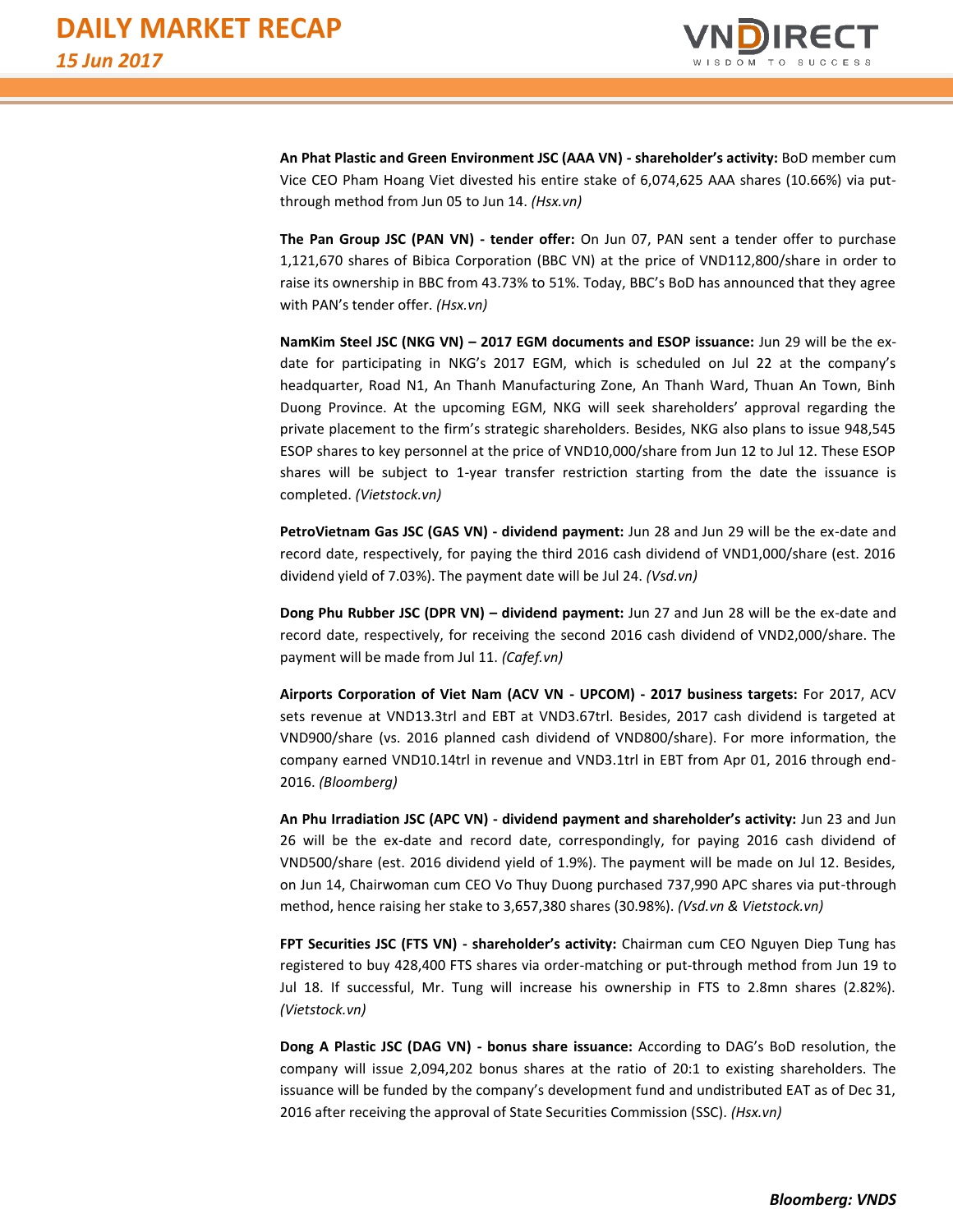

**Sonadezi Long Thanh Shareholding Company (SZL VN) – dividend payment:** Jun 27 and Jun 28 will be the ex-date and record date, correspondingly, for receiving 2016 cash dividend of VND2,500/share (est. 2016 dividend yield of 6.6%). The payment date will be Jul 17. *(Cafef.vn)*

**An Phat – Yen Bai Mineral & Plastic JSC (HII - unlisted) – stock listing:** Ho Chi Minh Stock Exchange (HOSE) has announced the official listing of 13.6mn shares of An Phat – Yen Bai Mineral & Plastic JSC under ticker HII. The first trading day will be Jun 22 with the reference price on the first trading day of VND11,900/share. *(Hsx.vn)*

**Vietnam Bank for Industry and Trade Securities JSC (CTS - unlisted) – stocking listing:** On Jun 20, 90.4mn shares of Vietnam Bank for Industry and Trade Securities JSC will be officially traded on HOSE under ticker CTS at the reference price on the first trading date of VND10,950/share. *(Ndh.vn)*

**VNS Securities Company (IVS VN) – shareholder's activity:** Chairman Nguyen Duy Toai fully divested his entire stake of 1,019,500 IVS shares (3%) on Jun 09. *(Cafef.vn)*

**Phuc Hung Holding Construction JSC (PHC VN) – public offering:** PHC has announced to publicly offer 9,899,979 shares to existing shareholders at the ratio of 10:9 and the price of VND10,000/share within July. The proceeds earned from the offering (aprox. VND99bn) will be used to supplement the working capital and restructure the company's bank loans. *(Cafef.vn)*

**Thang Long Investment Group JSC (TIG VN) – shareholder's activity:** Vice Chairman Tran Xuan Dai Thang has registered to sell 500,000 TIG shares via put-through and order-matching methods from Jun 16 to Jul 14. Currently, Mr. Thang holds nearly 700,000 TIG shares (0.95%). *(Cafef.vn)*

**TNG Investment And Trading JSC (TNG VN) – dividend payment:** Jun 29 and Jun 30 will be the ex-date and record date, respectively, for receiving 2016 stock dividend at the ratio of 5:1. Hence, TNG will issue 6.85mn shares accordingly*. (Cafef.vn)*

**Dinh Vu Port Investment and Development JSC (DVP VN) – dividend payment:** Jun 21 and Jun 22 will be the ex-date and record date, correspondingly, for receiving the second 2016 cash dividend of VND2,500/share (est. 2016 dividend yield of 3.5%). The payment is expected from Jul 21. *(Cafef.vn)*

**PetroVietnam Power Corporation (PV Power - unlisted) - 1H2017 business results:** PV Power's revenue and EBT is forecast at VND15.4trl and VND1.08trl in 1H2017, respectively. Moreover, the company's 1H2017 electricity output is seen at 11.2bn kWh while 3Q and 2H2017 electricity output are expected at 4.46bn kWh and 9.74bn kWh, correspondingly. *(Bloomberg)*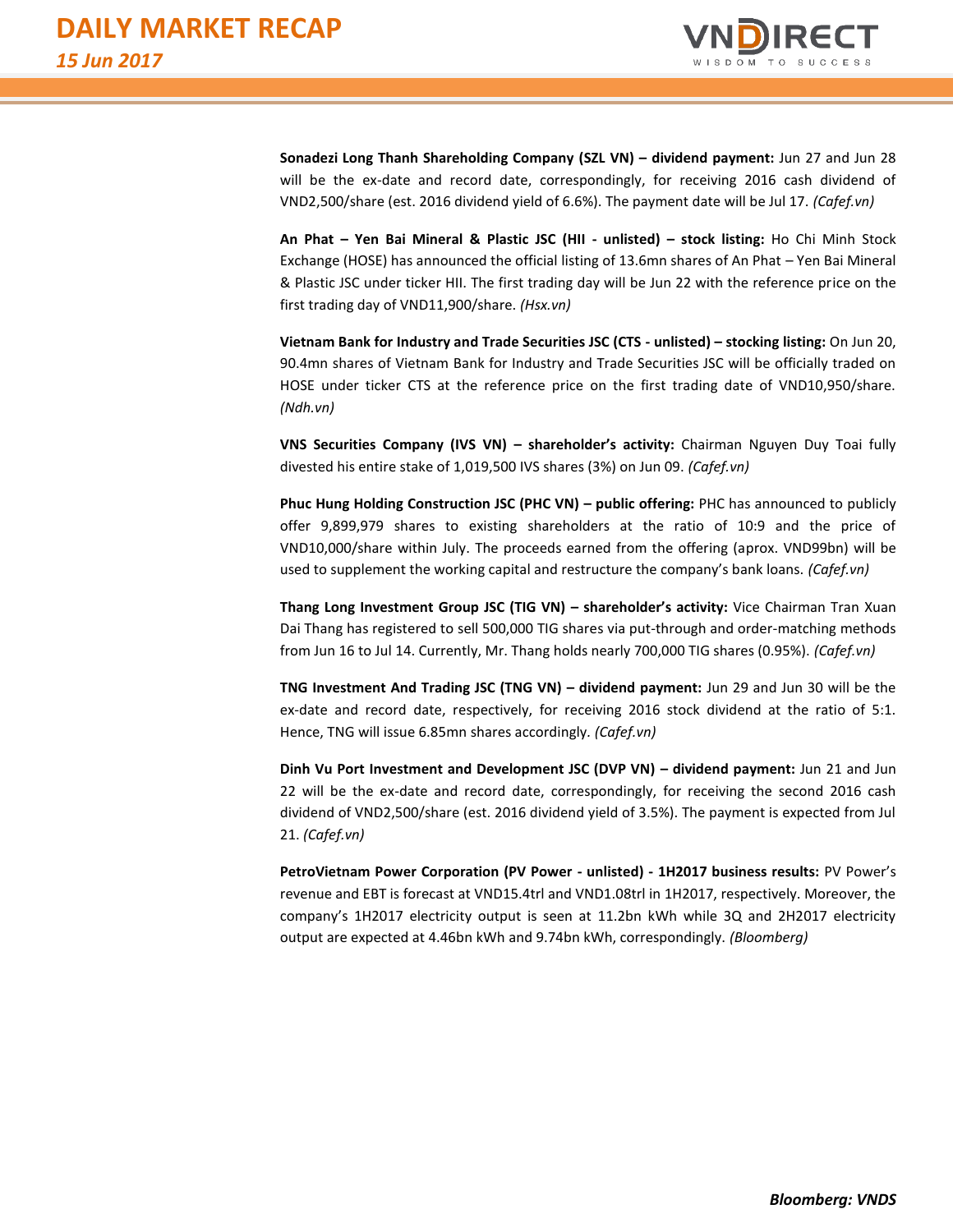

#### **MARKET MOVEMENTS**

|                    | <b>HOSE</b> |       |      |         |        |  |  |  |  |  |  |  |  |  |
|--------------------|-------------|-------|------|---------|--------|--|--|--|--|--|--|--|--|--|
| <b>Top gainers</b> |             |       |      |         |        |  |  |  |  |  |  |  |  |  |
| <b>Ticker</b>      | Last        | Chg   | %chg | Vol.    | Index  |  |  |  |  |  |  |  |  |  |
|                    | Price       |       |      |         | impact |  |  |  |  |  |  |  |  |  |
| TIX                | 37,450      | 2,450 | 7.0  | 10      | 0.025  |  |  |  |  |  |  |  |  |  |
| <b>CTF</b>         | 32,150      | 2,100 | 7.0  | 21,830  | 0.016  |  |  |  |  |  |  |  |  |  |
| <b>DTA</b>         | 5,850       | 380   | 7.0  | 3,050   | 0.002  |  |  |  |  |  |  |  |  |  |
| TRA                | 120,100     | 7,800 | 7.0  | 40,450  | 0.113  |  |  |  |  |  |  |  |  |  |
| ATG                | 2,490       | 160   | 6.9  | 1.02MLN | 0.001  |  |  |  |  |  |  |  |  |  |

| <b>Top losers</b> |              | <b>VND</b> |        |         |          |
|-------------------|--------------|------------|--------|---------|----------|
| <b>Ticker</b>     | Last         | Chg        | %chg   | Vol.    | Index    |
|                   | <b>Price</b> |            |        |         | impact   |
| VSI               | 14,750       | 0          | $-9.2$ | 290     | $-0.008$ |
| <b>HDC</b>        | 13.400       | $-200$     | $-8.2$ | 370,220 | $-0.023$ |
| AMD               | 15,300       | $-1,150$   | $-7.0$ | 3.25MLN | $-0.031$ |
| <b>TCO</b>        | 10,000       | $-750$     | $-7.0$ | 20      | $-0.006$ |
| <b>ROS</b>        | 104,300      | $-7,800$   | $-7.0$ | 2.04MLN | $-1.403$ |

|               | <b>Top index movers</b> |     |      |          | <b>VND</b> |
|---------------|-------------------------|-----|------|----------|------------|
| <b>Ticker</b> | Last                    | Chg | %chg | Vol.     | Index      |
|               | <b>Price</b>            |     |      |          | impact     |
| VIC           | 42,300                  | 800 | 1.9  | 777,300  | 0.883      |
| <b>VCB</b>    | 39,500                  | 300 | 0.8  | 3.00MLN  | 0.451      |
| <b>HPG</b>    | 32,400                  | 750 | 2.4  | 11.73MLN | 0.397      |
| <b>CTG</b>    | 20,450                  | 200 | 1.0  | 2.81MLN  | 0.311      |
| <b>VNM</b>    | 153,800                 | 300 | 0.2  | 414.540  | 0.182      |

|               | <b>Top index laggers</b> |          |        |         | <b>VND</b> |
|---------------|--------------------------|----------|--------|---------|------------|
| <b>Ticker</b> | Last                     | Chg      | %chg   | Vol.    | Index      |
|               | Price                    |          |        |         | impact     |
| <b>ROS</b>    | 104.300                  | $-7.800$ | $-7.0$ | 2.04MLN | $-1.403$   |
| GAS           | 56,900                   | $-600$   | $-1.0$ | 457,380 | $-0.480$   |
| <b>BID</b>    | 19,800                   | $-200$   | $-1.0$ | 5.83MLN | $-0.286$   |
| MBB           | 20,100                   | $-250$   | $-1.2$ | 1.65MLN | $-0.179$   |
| <b>BVH</b>    | 58,600                   | $-600$   | $-1.0$ | 339,540 | $-0.171$   |

|               | <b>Top active volume</b> |        |        |          |                 |  |  |  |  |  |  |  |  |
|---------------|--------------------------|--------|--------|----------|-----------------|--|--|--|--|--|--|--|--|
| <b>Ticker</b> | Last<br><b>Price</b>     | Chg    | %chg   | Vol.     | Index<br>impact |  |  |  |  |  |  |  |  |
| HPG           | 32.400                   | 750    | 2.4    | 11.73MLN | 0.397           |  |  |  |  |  |  |  |  |
| HAG           | 9,050                    | -90    | $-1.0$ | 9.16MLN  | $-0.030$        |  |  |  |  |  |  |  |  |
| <b>FLC</b>    | 7.120                    | $-110$ | $-1.5$ | 8.19MLN  | $-0.029$        |  |  |  |  |  |  |  |  |
| <b>BID</b>    | 19,800                   | $-200$ | $-1.0$ | 5.83MLN  | $-0.286$        |  |  |  |  |  |  |  |  |
| <b>HNG</b>    | 10,350                   | 250    | 2.5    | 5.82MLN  | 0.080           |  |  |  |  |  |  |  |  |

|                    |              |       | <b>HOSE</b> |         |            |                    | <b>HNX</b>   |       |      |         |            |  |
|--------------------|--------------|-------|-------------|---------|------------|--------------------|--------------|-------|------|---------|------------|--|
| <b>Top gainers</b> |              |       |             |         | <b>VND</b> | <b>Top gainers</b> |              |       |      |         | <b>VND</b> |  |
| Ticker             | Last         | Chg   | %chg        | Vol.    | Index      | <b>Ticker</b>      | Last         | Chg   | %chg | Vol.    | Index      |  |
|                    | <b>Price</b> |       |             |         | impact     |                    | <b>Price</b> |       |      |         | impact     |  |
| <b>TIX</b>         | 37.450       | 2.450 | 7.0         | 10      | 0.025      | <b>SIC</b>         | 8.800        | 800   | 10.0 | 329,385 | 0.000      |  |
| <b>CTF</b>         | 32,150       | 2,100 | 7.0         | 21,830  | 0.016      | <b>TPP</b>         | 19,900       | 1,800 | 9.9  | 5,400   | 0.000      |  |
| <b>DTA</b>         | 5,850        | 380   | 7.0         | 3,050   | 0.002      | L43                | 5,600        | 500   | 9.8  | 100     | 0.000      |  |
| TRA                | 120,100      | 7,800 | 7.0         | 40,450  | 0.113      | <b>VXB</b>         | 11,300       | 1,000 | 9.7  | 100     | 0.000      |  |
| ATG                | 2,490        | 160   | 6.9         | 1.02MLN | 0.001      | INC                | 8,000        | 700   | 9.6  | 100     | 0.000      |  |

| <b>Top losers</b> |                      |          |        |         | <b>VND</b>      | <b>Top losers</b> |                      |          |         |         | <b>VND</b>      |
|-------------------|----------------------|----------|--------|---------|-----------------|-------------------|----------------------|----------|---------|---------|-----------------|
| Ticker            | Last<br><b>Price</b> | Chg      | %chg   | Vol.    | Index<br>impact | <b>Ticker</b>     | Last<br><b>Price</b> | Chg      | %chg    | Vol.    | Index<br>impact |
| VSI               | 14,750               | 0        | $-9.2$ | 290     | $-0.008$        | <b>NDN</b>        | 9.200                | $-400$   | $-11.5$ | 1.78MLN | 0.000           |
| HDC               | 13.400               | $-200$   | $-8.2$ | 370.220 | $-0.023$        | TV3               | 33.800               | $-3.617$ | $-10.7$ | 1,000   | 0.000           |
| AMD               | 15,300               | $-1.150$ | $-7.0$ | 3.25MLN | $-0.031$        | SJ1               | 16.200               | $-1.800$ | $-10.0$ | 800     | 0.000           |
| TCO               | 10.000               | $-750$   | $-7.0$ | 20      | $-0.006$        | <b>VCM</b>        | 24.300               | $-2.700$ | $-10.0$ | 1,200   | 0.000           |
| <b>ROS</b>        | 104,300              | $-7.800$ | $-7.0$ | 2.04MLN | $-1.403$        | PIC               | 13.100               | $-1.400$ | $-9.7$  | 1.250   | 0.000           |

|            | <b>Top index movers</b> |     |      |          | <b>VND</b> |            | <b>Top index movers</b> |       |      |         | <b>VND</b> |
|------------|-------------------------|-----|------|----------|------------|------------|-------------------------|-------|------|---------|------------|
| Ticker     | Last                    | Chg | %chg | Vol.     | Index      | Ticker     | Last                    | Chg   | %chg | Vol.    | Index      |
|            | <b>Price</b>            |     |      |          | impact     |            | <b>Price</b>            |       |      |         | impact     |
| VIC        | 42,300                  | 800 | 1.9  | 777.300  | 0.883      | <b>NVB</b> | 8.600                   | 500   | 6.2  | 23,300  | 0.160      |
| VCB        | 39,500                  | 300 | 0.8  | 3.00MLN  | 0.451      | <b>DGC</b> | 32,800                  | 1,500 | 4.8  | 97,600  | 0.034      |
| <b>HPG</b> | 32,400                  | 750 | 2.4  | 11.73MLN | 0.397      | <b>SHS</b> | 13,600                  | 300   | 2.3  | 1.29MLN | 0.029      |
| <b>CTG</b> | 20,450                  | 200 | 1.0  | 2.81MLN  | 0.311      | CVT        | 42.600                  | 900   | 2.2  | 406.050 | 0.026      |
| VNM        | 153,800                 | 300 | 0.2  | 414.540  | 0.182      | DBC        | 29,500                  | 400   | 1.4  | 129.127 | 0.024      |

|            | <b>Top index laggers</b> |          |        |         | <b>VND</b> | <b>Top index laggers</b> |              |        |         |         | <b>VND</b> |
|------------|--------------------------|----------|--------|---------|------------|--------------------------|--------------|--------|---------|---------|------------|
| Ticker     | Last                     | Chg      | %chg   | Vol.    | Index      | <b>Ticker</b>            | Last         | Chg    | %chg    | Vol.    | Index      |
|            | <b>Price</b>             |          |        |         | impact     |                          | <b>Price</b> |        |         |         | impact     |
| <b>ROS</b> | 104.300                  | $-7.800$ | $-7.0$ | 2.04MLN | $-1.403$   | <b>ACB</b>               | 26.400       | $-300$ | $-1.1$  | 2.03MLN | $-0.259$   |
| GAS        | 56,900                   | $-600$   | $-1.0$ | 457.380 | $-0.480$   | <b>PVS</b>               | 16,500       | $-200$ | $-1.2$  | 794.149 | $-0.050$   |
| BID        | 19,800                   | $-200$   | $-1.0$ | 5.83MLN | $-0.286$   | <b>NDN</b>               | 9.200        | $-400$ | $-11.5$ | 1.78MLN | $-0.045$   |
| <b>MBB</b> | 20,100                   | $-250$   | $-1.2$ | 1.65MLN | $-0.179$   | <b>KLF</b>               | 2.600        | $-200$ | $-7.1$  | 2.68MLN | $-0.035$   |
| <b>BVH</b> | 58,600                   | $-600$   | $-1.0$ | 339,540 | $-0.171$   | <b>PLC</b>               | 28,000       | 500    | $-5.1$  | 10,863  | $-0.034$   |
|            |                          |          |        |         |            |                          |              |        |         |         |            |

|            | Top active volume |                     |        |          | <b>VND</b>    | <b>Top active volume</b> |              |        |         |          |        |  |
|------------|-------------------|---------------------|--------|----------|---------------|--------------------------|--------------|--------|---------|----------|--------|--|
| Ticker     | Last              | %chg<br>Vol.<br>Chg |        | Index    | <b>Ticker</b> | Last                     | Chg          | %chg   | Vol.    | Index    |        |  |
|            | <b>Price</b>      |                     |        |          | impact        |                          | <b>Price</b> |        |         |          | impact |  |
| HPG.       | 32,400            | 750                 | 2.4    | 11.73MLN | 0.397         | <b>SHB</b>               | 7.300        | 0      | 0.0     | 10.36MLN | 0.000  |  |
| HAG        | 9,050             | -90                 | $-1.0$ | 9.16MLN  | $-0.030$      | <b>KLF</b>               | 2.600        | $-200$ | $-7.1$  | 2.68MLN  | 0.000  |  |
| <b>FLC</b> | 7,120             | $-110$              | $-1.5$ | 8.19MLN  | $-0.029$      | ACB                      | 26.400       | $-300$ | $-1.1$  | 2.03MLN  | 0.000  |  |
| <b>BID</b> | 19,800            | $-200$              | $-1.0$ | 5.83MLN  | $-0.286$      | <b>NDN</b>               | 9.200        | -400   | $-11.5$ | 1.78MLN  | 0.000  |  |
| HNG        | 10,350            | 250                 | 2.5    | 5.82MLN  | 0.080         | <b>PVX</b>               | 2.000        | 0      | 0.0     | 1.68MLN  | 0.000  |  |

*Source: Bloomberg*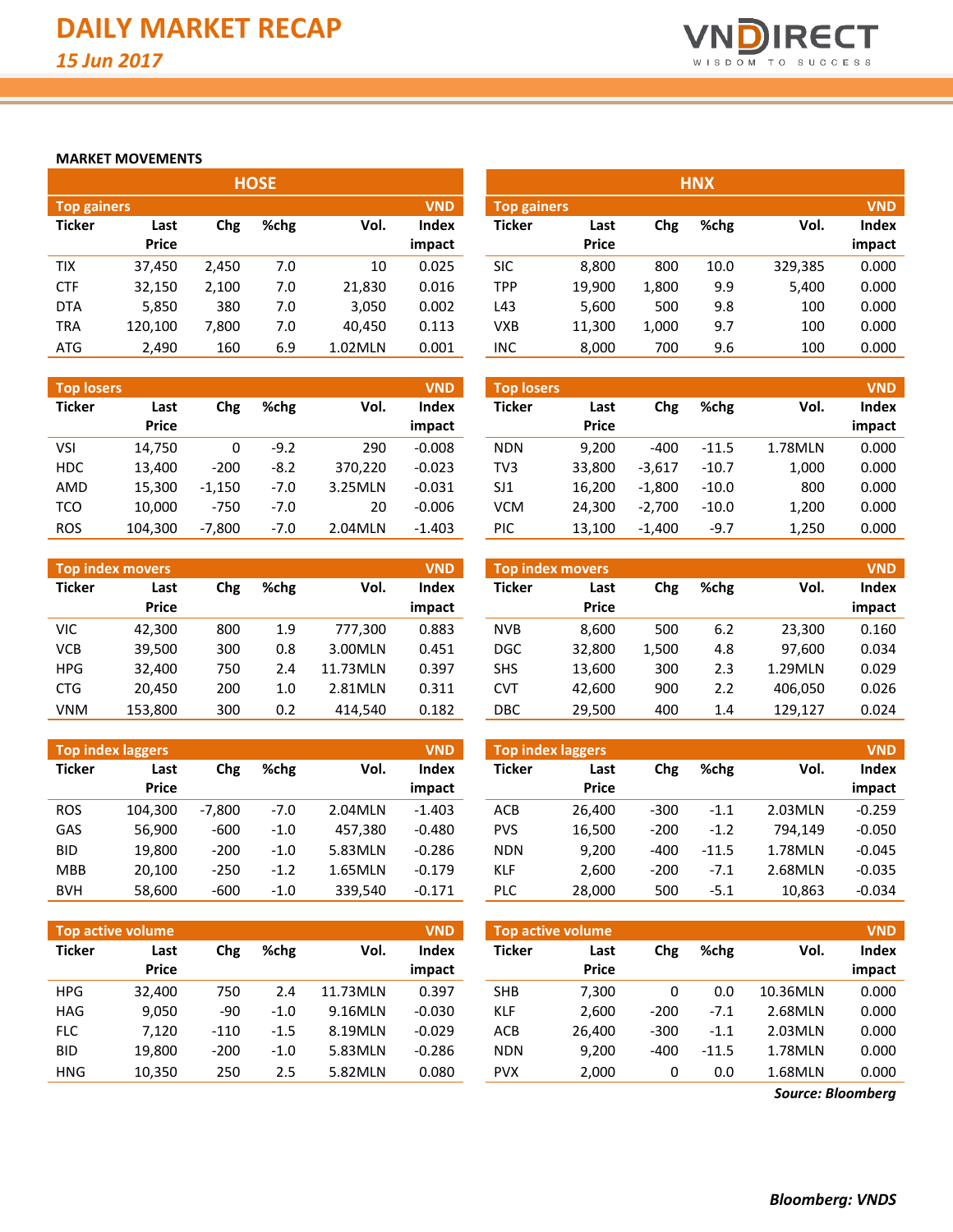

#### **FOREIGN ACTIVITIES**

| <b>Volume (Mn'shs)</b> | <b>HOSE</b> | d/d   | <b>HNX</b> | d/d      | Value (VND'bn)        | <b>HOSE</b> | d/d      | <b>HNX</b> | d/d      |
|------------------------|-------------|-------|------------|----------|-----------------------|-------------|----------|------------|----------|
| <b>F.BUY</b>           | 14.4        | 6.5%  | 2.2        | 103.9%   | <b>BUY</b>            | 507         | $-6.0\%$ | 22         | 23.1%    |
| % of market            | 7.5%        |       | 5.3%       |          | % of market           | 13.3%       |          | 4.5%       |          |
| <b>F.SELL</b>          | 7.3         | 11.7% | 0.9        | $-38.6%$ | <b>SELL</b>           | 255         | $-6.3%$  | 10         | $-38.4%$ |
| % of market            | 0.0%        |       | 0.0%       |          | % of market           | 0.0%        |          | 2.0%       |          |
| <b>NET BUY (SELL)</b>  | 7.1         |       | $1.3\,$    |          | <b>NET BUY (SELL)</b> | 252         |          |            |          |
|                        |             |       |            |          |                       |             |          | $\sim$     | .        |

*Source: HSX, HNX*



#### **2017 ACCUMULATION**

| Volume (Mn'shs)       | <b>HOSE</b> | % of 2016 | <b>HNX</b> | % of 2016 | Value (VND'bn)        | <b>HOSE</b> | % of 2016 | <b>HNX</b> | % of 2016 |
|-----------------------|-------------|-----------|------------|-----------|-----------------------|-------------|-----------|------------|-----------|
| <b>BUY</b>            | 1,156.1     | 47.0%     | 134.3      | 34.0%     | <b>BUY</b>            | 50,796      | 55.7%     | 1,968      | 31.6%     |
| % of market           | 5.8%        |           | 2.4%       |           | % of market           | 12.5%       |           | 3.3%       |           |
| <b>SELL</b>           | 1.190.5     | 44.6%     | 121.9      | 37.2%     | <b>SELL</b>           | 43,133      | 43.6%     | 1,653      | 32.5%     |
| % of market           | 6.0%        |           | 2.2%       |           | % of market           | 10.6%       |           | 2.7%       |           |
| <b>NET BUY (SELL)</b> | (34.5)      |           | 12.3       |           | <b>NET BUY (SELL)</b> | 7,663       |           | 316        |           |

*Source: HSX, HNX*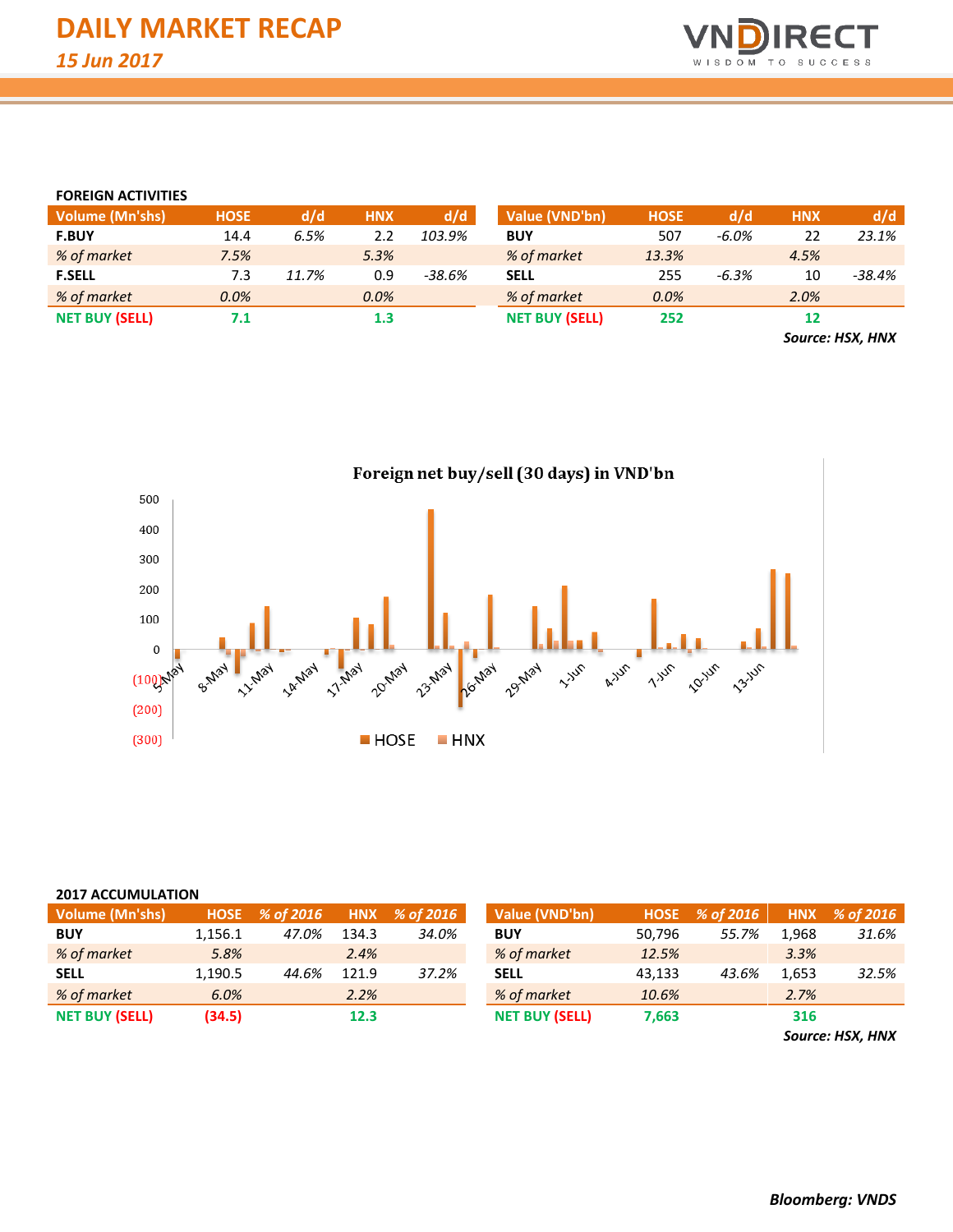

**Index impact**

#### **FOREIGN ACTIVITIES**

|               |                               | <b>HOSE</b> |         |       |                 | <b>HNX</b> |                                |     |      |       |                 |  |  |
|---------------|-------------------------------|-------------|---------|-------|-----------------|------------|--------------------------------|-----|------|-------|-----------------|--|--|
|               | Top buy by foreigners (value) |             |         |       | VND'bn          |            | Top buy by foreigners (value), |     |      |       | <b>VND'bn</b>   |  |  |
| <b>Ticker</b> | Last<br><b>Price</b>          | Chg         | %chg    | Value | Index<br>impact | Ticker     | Last<br><b>Price</b>           | Chg | %chg | Value | Index<br>impact |  |  |
| <b>HPG</b>    | 32,400                        | 750         | 2.37    | 154.1 | 0.397           | <b>SHB</b> | 7,300                          | 0   | 0.00 | 5.8   | 0.000           |  |  |
| <b>VNM</b>    | 153,800                       | 300         | 0.20    | 68.2  | 0.182           | <b>VCG</b> | 19,000                         | 100 | 0.53 | 3.8   | 0.000           |  |  |
| <b>VCB</b>    | 39,500                        | 300         | 0.77    | 57.9  | 0.451           | <b>HUT</b> | 12,400                         | 0   | 0.00 | 3.4   | 0.000           |  |  |
| VIC           | 42,300                        | 800         | 1.93    | 28.5  | 0.883           | VGC        | 19,300                         | 200 | 1.05 | 2.5   | 0.000           |  |  |
| <b>PLX</b>    | 62,800                        | $-200$      | $-0.32$ | 20.8  | $-0.108$        | QNC        | 4,100                          | 0   | 0.00 | 1.6   | 0.000           |  |  |

|               | Top sell by foreigners (value) |        |               |      | <b>VND'bn</b>          | Top sell by foreigners (value), |                      |            |      |       |                 |
|---------------|--------------------------------|--------|---------------|------|------------------------|---------------------------------|----------------------|------------|------|-------|-----------------|
| <b>Ticker</b> | Last<br><b>Price</b>           | Chg    | %chg<br>Value |      | <b>Index</b><br>impact | Ticker                          | Last<br><b>Price</b> | <b>Chg</b> | %chg | Value | Index<br>impact |
| <b>VNM</b>    | 153,800                        | 300    | 0.20          | 47.0 | 0.182                  | SHB                             | 7,300                | 0          | 0.00 | 5.1   | 0.000           |
| <b>PLX</b>    | 62,800                         | $-200$ | $-0.32$       | 19.0 | $-0.108$               | DHT                             | 75,000               | 1,100      | 1.49 | 1.5   | 0.000           |
| <b>VIC</b>    | 42.300                         | 800    | 1.93          | 15.5 | 0.883                  | DNP                             | 31,000               | 1,300      | 4.38 | 0.7   | 0.000           |
| SSI           | 26.400                         | $-100$ | $-0.38$       | 15.2 | $-0.020$               | <b>NET</b>                      | 29,000               | 0          | 0.00 | 0.7   | 0.000           |
| <b>DHG</b>    | 126.400                        | 300    | 0.24          | 12.8 | 0.011                  | IVS                             | 10.000               | 100        | 1.01 | 0.5   | 0.000           |

|               | Top net buy by foreigners (value) |          |         |       | <b>VND'bn</b>          | Top net buy by foreigners (value) |                      |     |      |              |                 |
|---------------|-----------------------------------|----------|---------|-------|------------------------|-----------------------------------|----------------------|-----|------|--------------|-----------------|
| <b>Ticker</b> | Last<br><b>Price</b>              | Chg      | %chg    | Value | <b>Index</b><br>impact | <b>Ticker</b>                     | Last<br><b>Price</b> | Chg | %chg | <b>Value</b> | Index<br>impact |
| <b>HPG</b>    | 32.400                            | 750      | 2.37    | 145.5 | 0.397                  | <b>VCG</b>                        | 19.000               | 100 | 0.53 | 3.6          | 0.000           |
| VCB           | 39.500                            | 300      | 0.77    | 54.7  | 0.451                  | <b>HUT</b>                        | 12.400               | 0   | 0.00 | 3.4          | 0.000           |
| <b>VNM</b>    | 153.800                           | 300      | 0.20    | 21.2  | 0.182                  | <b>VGC</b>                        | 19,300               | 200 | 1.05 | 2.5          | 0.000           |
| <b>ROS</b>    | 104.300                           | $-7.800$ | $-6.96$ | 17.7  | $-1.403$               | <b>QNC</b>                        | 4.100                | 0   | 0.00 | 1.6          | 0.000           |
| VIC           | 42,300                            | 800      | 1.93    | 13.0  | 0.883                  | IDV                               | 49,100               | 100 | 0.20 | 1.2          | 0.000           |

|               | Top net sell by foreigners (value) |        |         |         | <b>VND'bn</b>   |               | Top net sell by foreigners (value) |          |         |              |                 |  |
|---------------|------------------------------------|--------|---------|---------|-----------------|---------------|------------------------------------|----------|---------|--------------|-----------------|--|
| <b>Ticker</b> | Last<br><b>Price</b>               | Chg    | %chg    | Value   | Index<br>impact | <b>Ticker</b> | Last<br><b>Price</b>               | Chg      | %chg    | <b>Value</b> | Index<br>impact |  |
| SSI           | 26.400                             | $-100$ | $-0.38$ | $-13.8$ | $-0.020$        | DHT           | 75.000                             | 1.100    | 1.49    | $-1.5$       | 0.000           |  |
|               |                                    |        |         |         |                 |               |                                    |          |         |              |                 |  |
| <b>DHG</b>    | 126.400                            | 300    | 0.24    | $-11.6$ | 0.011           | <b>DNP</b>    | 31,000                             | 1,300    | 4.38    | $-0.7$       | 0.000           |  |
| <b>DPM</b>    | 22.950                             | $-150$ | $-0.65$ | $-9.4$  | $-0.025$        | <b>NET</b>    | 29,000                             | 0        | 0.00    | $-0.6$       | 0.000           |  |
| <b>BVH</b>    | 58.600                             | -600   | $-1.01$ | $-5.9$  | $-0.171$        | VND           | 21.200                             | $-300$   | $-1.40$ | $-0.3$       | 0.000           |  |
| <b>KDC</b>    | 45.700                             | 100    | 0.22    | $-5.3$  | 0.011           | <b>HAD</b>    | 39,100                             | $-1,900$ | $-4.63$ | $-0.1$       | 0.000           |  |

*Source: Bloomberg, HOSE, HNX*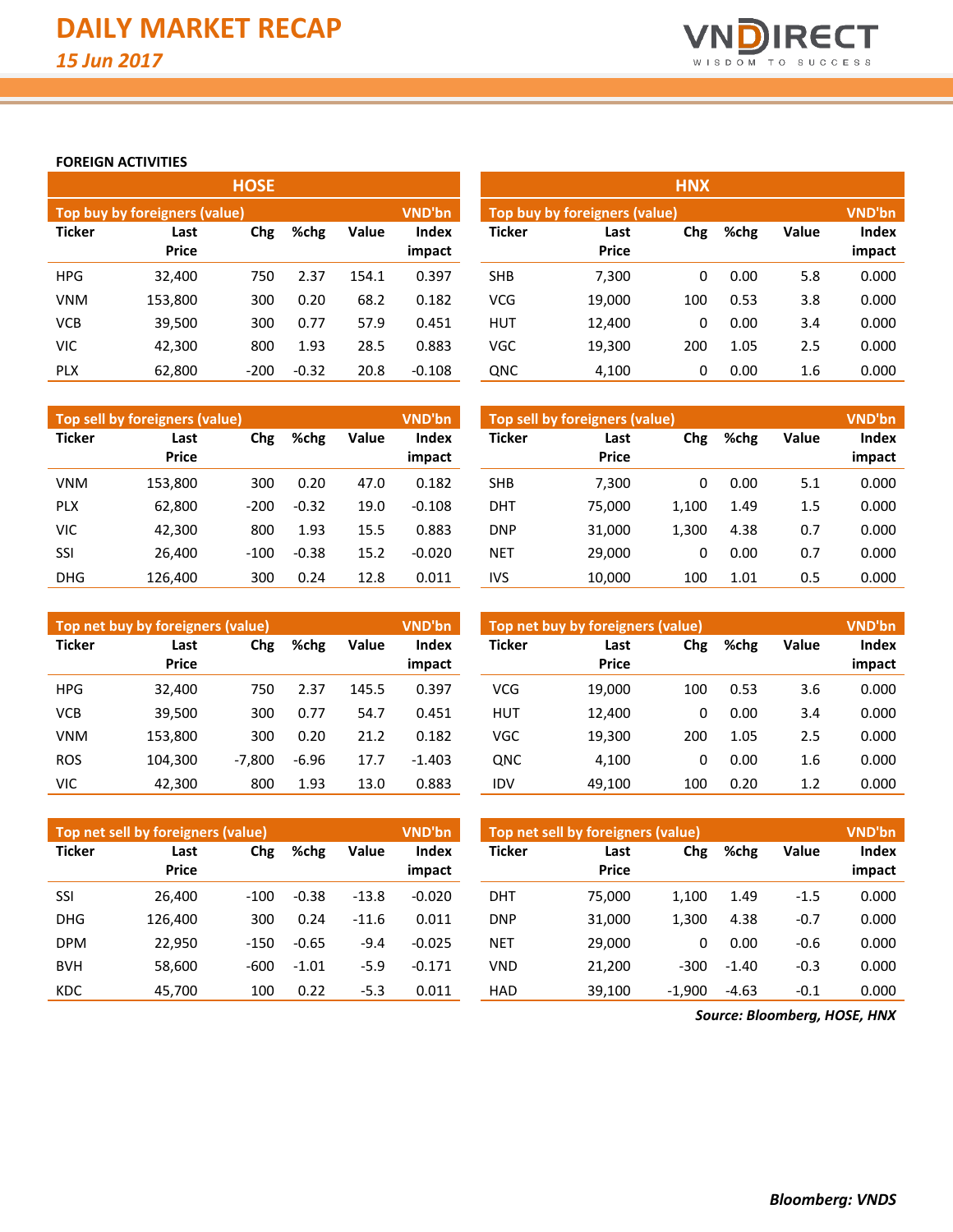

#### **TOP 70 MARKET CAPS SNAPSHOT ON HOSE**

| No.            | <b>Ticker</b> | <b>Price</b> |         | <b>Price change (%)</b> |         | Mkt. Cap       | Outs. Vol. | <b>Float ratio</b> | <b>Avail. FII</b> | Ave. daily vol. |             | <b>EPS</b>     |         | P/E              | P/B                       | <b>ROE</b> | <b>ROA</b>       |
|----------------|---------------|--------------|---------|-------------------------|---------|----------------|------------|--------------------|-------------------|-----------------|-------------|----------------|---------|------------------|---------------------------|------------|------------------|
|                |               | <b>VND</b>   | 1M      | 3M                      | 6M      | <b>US\$mln</b> | Mln'shs    | %                  | %                 | (30 days-shs)   | <b>T12M</b> | <b>Diluted</b> | 1Y Gr.  | $\boldsymbol{x}$ | $\boldsymbol{\mathsf{x}}$ | %          | $\frac{9}{6}$    |
| $\mathbf{1}$   | <b>VNM VM</b> | 153,800      | 6.9     | 15.6                    | 20.5    | 9,840          | 1,451      | 57.8               | 44.9              | 661,473         | 6,281       | 5,831          | 19.9    | 24.5             | 9.0                       | 38.3       | 33.7             |
| $\overline{2}$ | <b>VCB VM</b> | 39,500       | 8.8     | 6.9                     | 12.9    | 6,265          | 3,598      | 22.9               | 9.3               | 1,597,521       | 1,668       | 1,566          | 6.0     | 23.7             | 2.8                       | 12.4       | 1.0              |
| 3              | SAB VM        | 200,000      | 3.1     | $-5.5$                  | $-5.4$  | 5,654          | 641        | 10.4               | 39.2              | 41,391          | 7,265       | 6,442          | 37.3    | 27.5             | 10.2                      | 35.2       | 22.9             |
| $\overline{4}$ | <b>VIC VM</b> | 42,300       | 3.4     | $-2.8$                  | 0.7     | 4,919          | 2,638      | 52.3               | 19.2              | 782,932         | 1,255       | 1,178          | 111.2   | 33.7             | 4.0                       | 10.5       | 1.6              |
| 5              | <b>GAS VM</b> | 56,900       | 5.2     | 3.5                     | $-11.6$ | 4,799          | 1,913      | 4.2                | 46.1              | 515,529         | 4,119       | 3,548          | $-18.8$ | 13.8             | 2.7                       | 19.1       | 13.1             |
| 6              | <b>CTG VM</b> | 20,450       | 13.0    | 14.9                    | 38      | 3,357          | 3,723      | 15.8               | 0.0               | 1,756,297       | 1,867       | 1,457          | 20.6    | 11.0             | 1.3                       | 12.0       | 0.8              |
| 7              | PLX VM        | 62,800       | 29.0    | N/A                     | N/A     | 3,208          | 1,159      | 100.0              | 11.9              | 1,616,184       | 4,254       | 4,254          | 43.0    | 14.8             | 3.6                       | 27.7       | 8.9              |
| 8              | <b>BID VM</b> | 19,800       | 17.2    | 20.4                    | 32.0    | 2,984          | 3,419      | 4.7                | 28.6              | 5,470,019       | 1,843       | 1,354          | $-5.1$  | 10.7             | 1.5                       | 14.6       | 0.7              |
| 9              | <b>MSN VM</b> | 43,350       | 1.8     | $-0.9$                  | 4.7     | 2,175          | 1,138      | 32.2               | 18.9              | 393,301         | 2,467       | 2,481          | 86.5    | 17.6             | 3.2                       | 18.1       | 4.1              |
| 10             | <b>ROS VM</b> | 104,300      | $-34.9$ | $-41.3$                 | 0.3     | 1,977          | 430        | 27.2               | 48.0              | 5,376,637       | 1,136       | 1,136          | N/A     | 91.8             | 9.2                       | 11.7       | 7.4              |
| 11             | <b>HPG VM</b> | 32,400       | 9.8     | 17.0                    | 17.7    | 1,806          | 1,264      | 50.7               | 11.3              | 4,022,134       | 5,944       | 4,775          | 82.3    | 5.5              | 1.9                       | 40.9       | 24.1             |
| 12             | <b>VJC VM</b> | 126,500      | $-1.6$  | 4.1                     | N/A     | 1,798          | 322        | 61.0               | 5.7               | 319,240         | 8,726       | 8,726          | $-24.9$ | 14.5             | 8.4                       | 68.7       | 14.3             |
| 13             | <b>BVH VM</b> | 58,600       | 2.1     | $-0.7$                  | 1.0     | 1,758          | 680        | 29.1               | 24.2              | 297,894         | 1,641       | 1,651          | 10.9    | 35.7             | 3.0                       | 8.5        | 1.6              |
| 14             | <b>NVL VM</b> | 67,000       | $-1.2$  | $-8.6$                  | N/A     | 1,741          | 589        | 33.8               | 36.6              | 576,756         | 3,396       | 3,059          | N/A     | 19.7             | 4.4                       | 23.1       | 5.3              |
| 15             | MBB VM        | 20,100       | 21.8    | 38.6                    | 52.9    | 1,518          | 1,713      | 49.8               | 0.0               | 2,535,150       | 1,811       | 1,715          | $-6.3$  | 11.1             | 1.4                       | 12.7       | 1.3              |
| 16             | <b>MWG VM</b> | 95,700       | 4.4     | 10.0                    | 24.4    | 1,298          | 308        | 70.4               | 0.0               | 362,256         | 5,709       | 4,974          | 40.3    | 16.8             | 6.7                       | 47.1       | 15.6             |
| 17             | <b>STB VM</b> | 13,750       | 8.7     | 32.9                    | 71.9    | 1,093          | 1,804      | 92.7               | 15.7              | 4,341,970       | 233         | 207            | $-77.1$ | 58.9             | 1.1                       | 1.8        | 0.1              |
| 18             | <b>FPT VM</b> | 45,400       | 9.2     | 14.6                    | 24.8    | 1,063          | 531        | 73.4               | 0.0               | 1,056,633       | 3,899       | 3,413          | 2.9     | 11.6             | 2.4                       | 21.8       | 7.8              |
| 19             | <b>BHN VM</b> | 79,100       | $-4.2$  | $-16.7$                 | N/A     | 808            | 232        | 100.0              | 31.6              | 5,493           | 3,236       | 3,236          | $-9.6$  | 24.4             | 3.2                       | 13.8       | 8.0              |
| 20             | <b>CTD VM</b> | 216,000      | 6.4     | 9.6                     | 21.8    | 733            | 77         | 89.1               | 4.1               | 101,717         | 20,854      | 20,894         | 88.6    | 10.4             | 2.5                       | 28.1       | 15.5             |
| 21             | <b>DHG VM</b> | 126,400      | 30.8    | 54.6                    | 99.6    | 729            | 131        | 31.8               | 0.1               | 225,626         | 4,808       | 4,662          | 22      | 26               | 5                         | 22.1       | 20               |
| 22             | <b>EIB VM</b> | 12,150       | 9.0     | 12.0                    | 30.6    | 659            | 1,229      | 76                 | 0.7               | 292,252         | 343         | 251            | 661     | 35               | 1.1                       | 3          | $\boldsymbol{0}$ |
| 23             | <b>SSI VM</b> | 26,400       | 10.0    | 23.9                    | 38.9    | 570            | 490        | 57.0               | 44.5              | 4,611,697       | 2,133       | 1,698          | 2       | 12               | 1.5                       | 14         | 7                |
| 24             | <b>HSG VM</b> | 31,400       | 11.1    | 20.4                    | 13.5    | 484            | 350        | 50.2               | 10.5              | 3,362,798       | 5,445       | 4,200          | 120.2   | 5.8              | 2.3                       | 42.7       | 12.4             |
| 25             | <b>REE VM</b> | 34,900       | 10.8    | 26.4                    | 49.8    | 477            | 310        | 48.3               | 0.0               | 1,617,024       | 4,274       | 3,526          | 27.9    | 8.2              | 1.5                       | 16.2       | 10.4             |
| 26             | <b>PNJ VM</b> | 96,500       | 3.3     | 25.8                    | 41.3    | 418            | 98         | 65.3               | 0.0               | 259,542         | 5,654       | 4,383          | 672     | 17               | 5.4                       | 35         | 17               |
| 27             | <b>KDC VM</b> | 45,700       | 11.2    | 23.2                    | 37.7    | 414            | 206        | 49.8               | 39.9              | 503,857         | 5,672       | 5,714          | $-74.7$ | 8.1              | 1.6                       | 20.8       | 15.6             |
| 28             | <b>CII VM</b> | 38,400       | $-1.3$  | 3.5                     | 32.4    | 408            | 241        | 54.7               | 8.0               | 1,580,616       | 7,950       | 3,191          | 9.7     | 4.8              | 2.6                       | 23.6       | 6.7              |
| 29             | DPM VM        | 22,950       | $-3.6$  | $-5.2$                  | 0.2     | 396            | 391        | 35.2               | 29.6              | 914,562         | 2,394       | 2,452          | $-25.6$ | 9.6              | 1.1                       | 9.7        | 9.4              |
| 30             | HT1 VM        | 23,400       | 12.0    | 7.8                     | 10.9    | 394            | 382        | 20.0               | 41.0              | 530,158         | 2,062       | 2,121          | $-0.2$  | 11.3             | 1.7                       | 16.0       | 6.7              |
| 31             | <b>BMP VM</b> | 104,900      | 1.8     | $-0.9$                  | $-2.2$  | 379            | 82         | 61.8               | 2.3               | 220,548         | 6,465       | 7,664          | 20.9    | 16.2             | 3.7                       | 29.1       | 23.5             |
| 32             | <b>SBT VM</b> | 33,200       | 31.2    | 38.6                    | 35.5    | 371            | 253        | 53.0               | 42.3              | 3,061,604       | 1,111       | 1,148          | 29.3    | 29.9             | 2.9                       | 9.0        | 4.4              |
| 33             | <b>HAG VM</b> | 9,050        | 2.7     | 9.2                     | 57.9    | 370            | 927        | 61.3               | 30.6              | 5,232,310       | $-1,360$    | $-1,291$       | N/A     | N/A              | 0.5                       | $-10.2$    | $-2.9$           |
| 34             | NT2 VM        | 28,900       | $-6.8$  | $-3.7$                  | 4.7     | 367            | 288        | 27.9               | 27.5              | 409,828         | 3,508       | 3,701          | $-5.0$  | 8.2              | 1.6                       | 20.3       | 8.6              |
| 35             | <b>HNG VM</b> | 10,350       | $-8.8$  | 10.0                    | 52.2    | 350            | 767        | 32.1               | 48.5              | 3,690,351       | $-1,374$    | $-1,273$       | N/A     | N/A              | 0.8                       | $-8.8$     | $-3.3$           |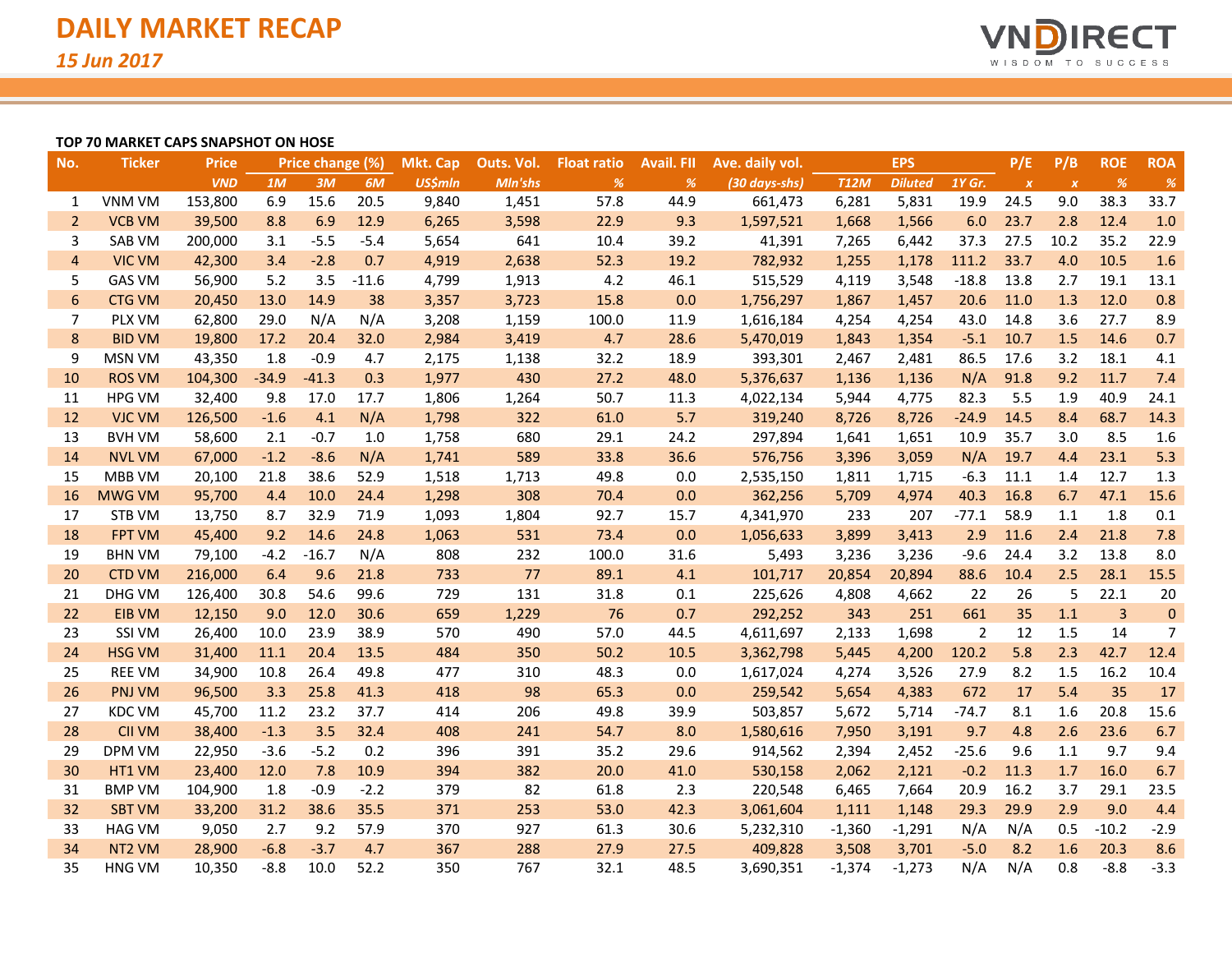

|     |               |              |         |                  |         |                 |            |                    |                   |                 |             |                |         |                         |                           | (Continued) |                |
|-----|---------------|--------------|---------|------------------|---------|-----------------|------------|--------------------|-------------------|-----------------|-------------|----------------|---------|-------------------------|---------------------------|-------------|----------------|
| No. | <b>Ticker</b> | <b>Price</b> |         | Price change (%) |         | <b>Mkt. Cap</b> | Outs. Vol. | <b>Float ratio</b> | <b>Avail. FII</b> | Ave. daily vol. |             | <b>EPS</b>     |         | P/E                     | P/B                       | <b>ROE</b>  | <b>ROA</b>     |
|     |               | <b>VND</b>   | 1M      | 3M               | 6M      | <b>US\$mln</b>  | Mln'shs    | %                  | %                 | (30 days-shs)   | <b>T12M</b> | <b>Diluted</b> | 1Y Gr.  | $\boldsymbol{X}$        | $\boldsymbol{\mathsf{x}}$ | %           | $\frac{9}{6}$  |
| 36  | <b>KBC VM</b> | 16,200       | $-1.2$  | 12.9             | 18.2    | 335             | 470        | 72.6               | 14.6              | 3,539,087       | 1,361       | 1,186          | $-11.6$ | 11.9                    | 1.0                       | 7.5         | 3.9            |
| 37  | <b>GMD VM</b> | 41,000       | 2.6     | 16.1             | 54.4    | 324             | 179        | 95.6               | 0.0               | 1,314,191       | 2,196       | 2,009          | $-4.2$  | 18.7                    | 1.4                       | 7.3         | 4.1            |
| 38  | <b>DCM VM</b> | 13,450       | $-5.3$  | 19.6             | 25.1    | 314             | 529        | 24.3               | 48.1              | 4,440,785       | 1,416       | 1,011          | N/A     | 9.5                     | 1.2                       | 9.6         | 4.5            |
| 39  | <b>TCH VM</b> | 18,800       | $-9.2$  | 14.6             | 6.8     | 301             | 363        | 52.5               | 48.9              | 2,396,634       | 1,379       | 1,379          | N/A     | 13.6                    | 1.5                       | 16.6        | 15.1           |
| 40  | <b>KDH VM</b> | 27,800       | 0.0     | 19.3             | 37.6    | 287             | 234        | 48.5               | 2.7               | 222,951         | 1,658       | 1,587          | 55.3    | 16.8                    | 1.8                       | 11.3        | 4.9            |
| 41  | QCG VM        | 21,900       | 44.6    | 386.7            | 546.0   | 266             | 275        | 31.9               | 48.9              | 821,099         | 256         | 253            | 191.0   | 85.5                    | 1.6                       | 1.0         | 0.5            |
| 42  | <b>BHS VM</b> | 20,200       | 2.0     | 68.3             | 87.5    | 265             | 298        | 77.9               | 41.3              | 3,272,420       | 1,312       | 1,546          | 30.6    | 15.4                    | 1.5                       | 11.6        | 5.4            |
| 43  | PPC VM        | 18,900       | $-5.0$  | 10.5             | 13.9    | 265             | 318        | 15.0               | 33.0              | 158,912         | 2,665       | 1,724          | $-2.2$  | 7.1                     | 1.1                       | 15.3        | 8.5            |
| 44  | <b>HBC VM</b> | 61,000       | 10.9    | 10.9             | 116.3   | 257             | 95         | 71.9               | 25.2              | 1,781,891       | 7,190       | 5,346          | 539.6   | 8.5                     | 3.6                       | 41.0        | 6.1            |
| 45  | PDR VM        | 25,800       | 3.2     | 113.4            | 111.8   | 252             | 222        | 38.3               | 43.8              | 600,211         | 1,121       | 1,033          | 28.1    | 23.0                    | 2.4                       | 9.8         | 2.9            |
| 46  | <b>HCM VM</b> | 42,800       | 16.9    | 36.3             | 61.8    | 245             | 130        | 39.5               | 48.8              | 1,059,329       | 2,624       | 2,395          | 49.9    | 16.3                    | 2.3                       | 13.0        | 9.1            |
| 47  | PVD VM        | 14,300       | $-10.6$ | $-30.8$          | $-32.9$ | 241             | 383        | 48.1               | 25.0              | 2,162,041       | $-356$      | 224            | $-94.1$ | N/A                     | 0.4                       | 1.0         | 0.5            |
| 48  | <b>VHC VM</b> | 54,800       | 2.4     | 5.4              | 0.2     | 223             | 92         | 25.5               | 62.6              | 52,085          | 6,096       | 5,922          | 80.9    | 9.0                     | 2.1                       | 25.4        | 12.9           |
| 49  | <b>TRA VM</b> | 120,100      | 14.4    | 21.3             | 27.5    | 219             | 41         | 58.1               | 1.0               | 8,739           | 4,867       | 5,081          | 29.0    | 24.7                    | 5.4                       | 23.3        | 15.8           |
| 50  | <b>DXG VM</b> | 17,000       | $-22.4$ | 0.6              | 47.2    | 214             | 286        | 76.6               | 20.7              | 4,582,145       | 2,603       | 2,555          | 29.6    | 6.5                     | 1.4                       | 26.5        | 13.4           |
| 51  | TLG VM        | 125,000      | 19.0    | 19.0             | 25.0    | 211             | 38         | 25.6               | 21.0              | 775             | 5,658       | 5,514          | 24.9    | 22                      | 5.2                       | 24          | 18             |
| 52  | <b>BIC VM</b> | 39,000       | 0.8     | 0.0              | 5.4     | 202             | 117        | 99.7               | 1.4               | 8,016           | 1,129.2     | 1,083          | $-27.2$ | 34.5                    | 2.3                       | 6.3         | 2.9            |
| 53  | PGD VM        | 50,500       | 12.2    | 27.8             | 52.6    | 200             | 90         | 49.5               | 45.7              | 66,992          | 1,769       | 2,313          | $-37.5$ | 28.6                    | 3.3                       | 16.5        | 7.9            |
| 54  | <b>FLC VM</b> | 7,120        | $-8.5$  | $-7.2$           | 43.0    | 200             | 638        | 86.2               | 38.0              | 11,117,070      | 1,818       | 1,795          | $-8.0$  | $\overline{\mathbf{4}}$ | 0.5                       | 14          | $\overline{7}$ |
| 55  | LGC VM        | 23,450       | 9.1     | $-27.8$          | 7.6     | 199             | 193        | N/A                | 4.0               | 2,366           | 1,608       | 1,698          | $-49.5$ | 15                      | 1.9                       | 13          | 4              |
| 56  | <b>VCF VM</b> | 167,000      | $-7.2$  | $-4.6$           | $-1.8$  | 196             | 27         | 30.7               | 19.3              | 255             | 12,978      | 14,450         | 30.0    | 12.9                    | 2.1                       | 19.4        | 13.4           |
| 57  | <b>GTN VM</b> | 16,650       | 1.2     | $-5.4$           | $-6.2$  | 183             | 250        | 18.2               | 50.2              | 1,224,997       | 142         | 104            | $-86.3$ | 117.6                   | 1.5                       | 0.9         | 0.6            |
| 58  | <b>DMC VM</b> | 119,500      | 26.1    | 44.0             | 73.2    | 183             | 35         | 46.3               | 38.0              | 24,800          | 5,224       | 4,856          | 44.3    | 23                      | 4.7                       | 20          | 16             |
| 59  | <b>PAN VM</b> | 40,400       | $-1.5$  | $-6.9$           | $-4.9$  | 182             | 102        | 59.8               | 54.1              | 3,055           | 1,763       | 2,489          | $-1.9$  | 23                      | 1.8                       | 11          | 7              |
| 60  | <b>NLG VM</b> | 27,700       | $-7.7$  | 8.2              | 25.3    | 174             | 142        | 56.0               | 6.6               | 689,487         | 2,352       | 2,149          | 70.0    | 12                      | 1.5                       | 14          | 6              |
| 61  | <b>PVT VM</b> | 13,950       | 5.7     | 7.7              | 24.0    | 173             | 281        | 48.9               | 22.2              | 779,677         | 1,437.7     | 1,321          | 13      | 9.7                     | 1.1                       | 10.7        | 4.4            |
| 62  | <b>DRC VM</b> | 33,000       | 6.5     | 0.0              | 2.6     | 173             | 119        | 39.4               | 19.2              | 571,842         | 3,177.6     | 3,327          | $-8.2$  | 10.4                    | 2.5                       | 24.3        | 13.3           |
| 63  | <b>VSH VM</b> | 16,700       | $-1.8$  | 5.0              | 7.1     | 152             | 206        | 69.3               | 33.7              | 82,216          | 1,549       | 1,219          | 2.4     | 10.8                    | 1.2                       | 9.2         | 4.6            |
| 64  | <b>DIG VM</b> | 14,150       | 14.1    | 61.2             | 94.9    | 149             | 238        | 87.1               | 21.8              | 1,965,096       | 141         | 228            | 459     | 100.4                   | 1.2                       | 2.2         | 1.1            |
| 65  | PC1 VM        | 33,500       | 5.8     | 10.3             | 16.1    | 144             | 98         | 67.0               | 21.2              | 175,969         | 3,486       | 3,486          | $-50.6$ | 9.6                     | 1.7                       | 18.7        | 7.8            |
| 66  | <b>CAV VM</b> | 55,800       | 0.5     | $-8.5$           | 13.6    | 142             | 58         | 51.4               | 45.7              | 62,502          | 4,626       | 4,380          | 43.2    | 12.1                    | 4.3                       | 30.0        | 11.3           |
| 67  | <b>NKG VM</b> | 32,400       | 10.5    | 36.7             | 35.4    | 141             | 99         | 26.4               | 18.4              | 633,408         | 7,479       | 6,850          | 286.2   | 4.3                     | 2.0                       | 46.3        | 10.3           |
| 68  | <b>ITA VM</b> | 3,360        | $-2.9$  | $-15.2$          | $-14.9$ | 139             | 938        | 69.3               | 37.5              | 3,478,250       | 49          | 43             | $-74.1$ | 68.6                    | 0.3                       | 0.4         | 0.3            |
| 69  | ASM VM        | 14,200       | $-6.0$  | $-11.3$          | $-3.4$  | 138             | 220        | 59.3               | 45.9              | 1,529,569       | 741         | 787            | 27.8    | 19.2                    | 1.2                       | 6.9         | 3.9            |
| 70  | <b>CHP VM</b> | 24,400       | 3.8     | 8.0              | 19.0    | 136             | 126        | 20.0               | 45.6              | 107,885         | 2,983       | 1,950          | $-21.5$ | 8.2                     | 1.8                       | 15.6        | 8.1            |

*Source: Bloomberg*